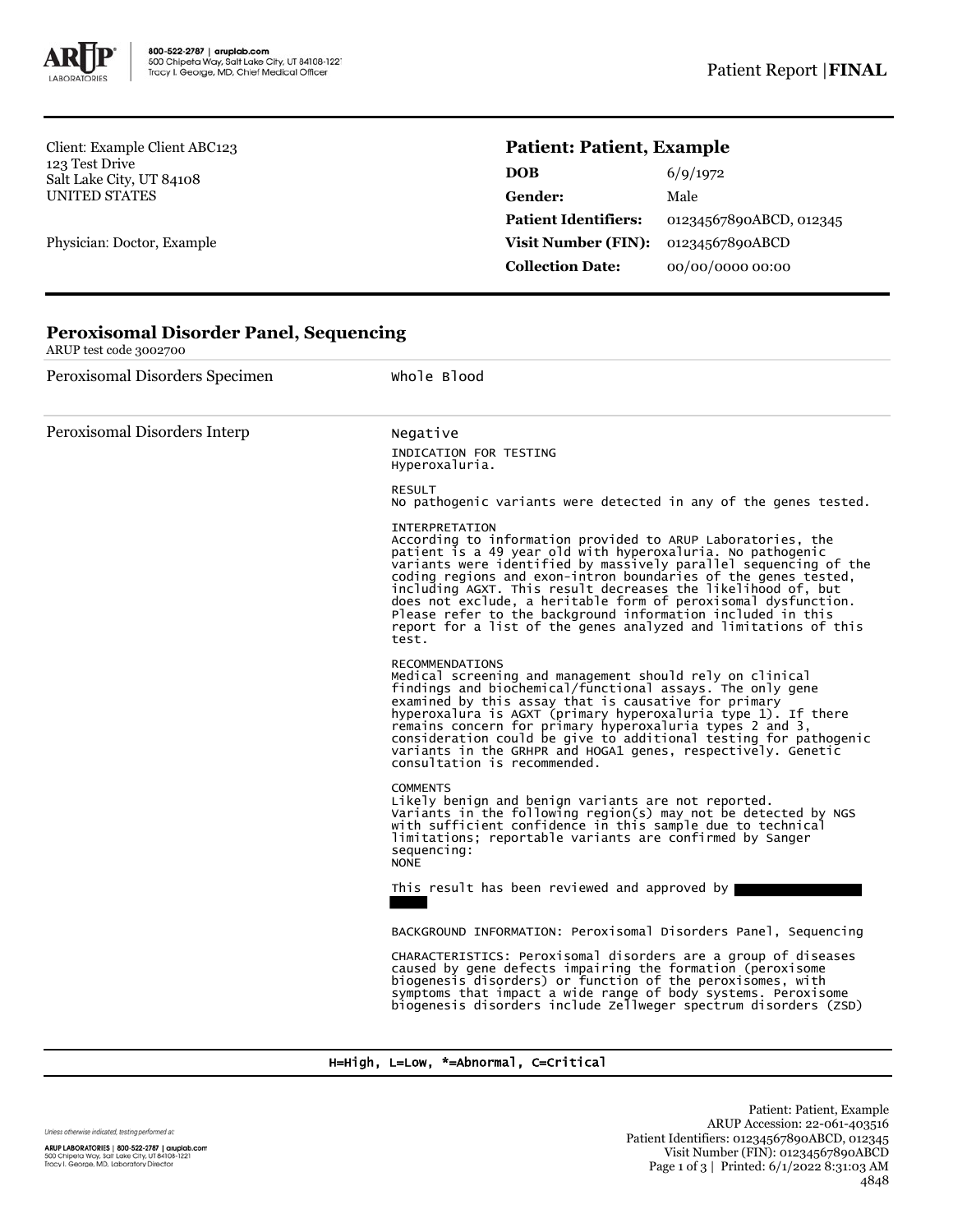

and rhizomelic chondrodysplasia punctata (RCDP). Single enzyme<br>defects include Refsum disease, peroxisomal acyl-CoA oxidase<br>deficiency, peroxisomal bifunctional deficiency, defects of bile<br>acid synthesis, and primary hyper symptoms, but with a slower progression and milder severity.<br>Developmental delay and intellectual disability are common.

INCIDENCE: Approximately 1 in 50,000

CAUSE: Pathogenic germline variants in genes associated with the structure and function of peroxisomes.

INHERITANCE: Autosomal recessive with rare autosomal dominant cases

CLINICAL SENSITIVITY: At least 97% for Zellweger spectrum disorders

At least 97% for rhizomelic chondrodysplasia punctata

GENES TESTED: ABCD3, ACBD5\*, ACOX1, AGPS, AGXT, AMACR, DNM1L,<br>FAR1, GNPAT, HSD17B4, PEX1, PEX10, PEX11B, PEX12, PEX13, PEX14,<br>PEX16, PEX19, PEX2, PEX26, PEX3, PEX5, PEX6, PEX7, PHYH, SCP2\*

\* One or more exons are not covered by sequencing for the indicated gene; see limitations section below.

METHODOLOGY: Capture of all coding exons and exon-intron<br>junctions of the targeted genes, followed by massively parallel<br>sequencing. Sanger sequencing was performed as necessary to fill<br>in regions of low coverage and confi

 ANALYTICAL SENSITIVITY/SPECIFICITY: The analytical sensitivity of this test is approximately 99 percent for single nucleotide<br>variants (SNVs) and greater than 93 percent for<br>insertions/duplications/deletions from 1-10 base pairs in size.<br>Variants greater than 10 base pairs may be dete analytical sensitivity may be reduced.

LIMITATIONS: A negative result does not exclude a diagnosis of peroxisomal disorders. This test only detects variants within the coding regions and intron-exon boundaries of the targeted genes. Regulatory region variants and deep intronic variants<br>will not be identified. Deletions/duplications/insertions of any<br>size may not be detected by massively parallel sequencing.<br>Diagnostic errors can occur due to ra were not analyzed.

The following regions are not sequenced due to technical limitations of the assay: ACBD5 (NM\_001352568) exon(s) 6

| ACBD5. | $(NM_001352569)$ exon(s) 6  |  |  |
|--------|-----------------------------|--|--|
| ACBD5  | $(NM_001352570)$ exon(s) 13 |  |  |
| ACBD5. | $(NM_001352571)$ exon(s) 5  |  |  |
| ACBD5  | $(NM_001352573)$ exon(s) 6  |  |  |
| ACBD5. | $(NM_001352574)$ exon(s) 6  |  |  |

H=High, L=Low, \*=Abnormal, C=Critical

Unless otherwise indicated, testing performed at: